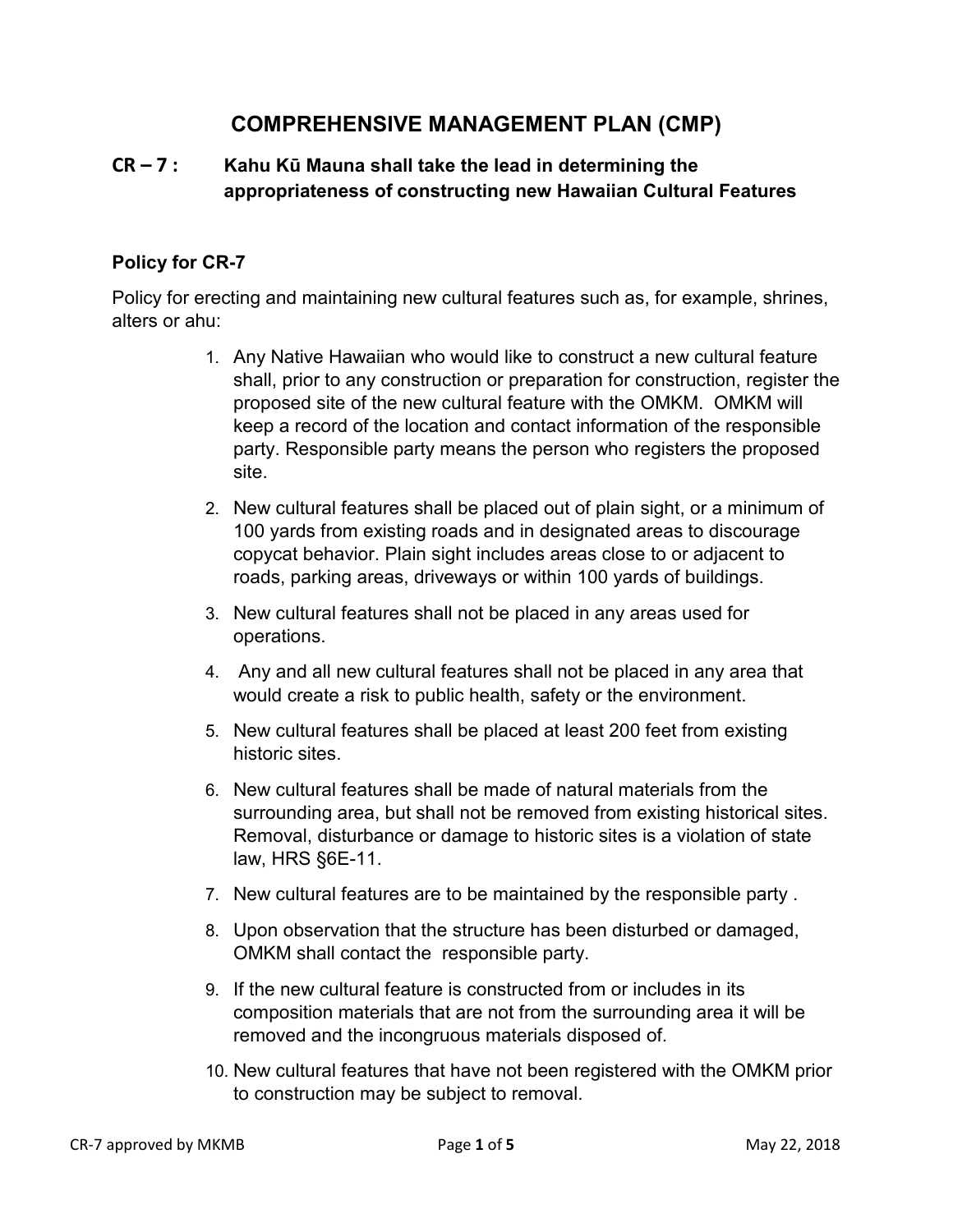11. All applicable Hawaii State laws and regulations shall apply.

## *Supporting Documentation*

### **Hawaii State Constitution**

The Hawaii State Constitution states in Article XII, Section 7 that:

"The State reaffirms and shall protect all rights, customarily and traditionally exercised for subsistence, cultural and religious purposes and possessed by ahupua'a tenants who are descendants of native Hawaiians who inhabited the Hawaiian Islands prior to 1778, subject to the right of the State to regulate such rights. [Add Const Con 1978 and election Nov 7, 1978]"

While traditional and cultural rights are recognized as an important aspect of our political heritage the Hawaii State Constitution also tasks the state with the regulation of these rights.

### **Hawaii Revised Statutes**

§6E-11 Civil and administrative violations.

- (a) It shall be a civil and administrative violation for any person to take, appropriate, excavate, injure, destroy, or alter any historic property or aviation artifact located upon the private lands of any owner thereof without the owner's written permission being first obtained. It shall be a civil and administrative violation for any person to take, appropriate, excavate, injure, destroy, or alter any historic property or aviation artifact located upon lands owned or controlled by the State or any of its political subdivisions, except as permitted by the department, or to knowingly violate the conditions set forth in an approved mitigation plan that includes monitoring and preservation plans.
- (b) It shall be a civil and administrative violation for any person to knowingly take, appropriate, excavate, injure, destroy, or alter any burial site, or the contents thereof, located on private lands or lands owned or controlled by the State or any of its political subdivisions, except as permitted by the department, to knowingly fail to re-inter human remains discovered on the lands in a reasonable period of time as determined by the department, or to knowingly violate the conditions set forth in an approved mitigation plan that includes monitoring and preservation plans.
- (c) It shall be a civil and administrative violation for any person to take, appropriate, excavate, injure, destroy, or alter any historic property or burial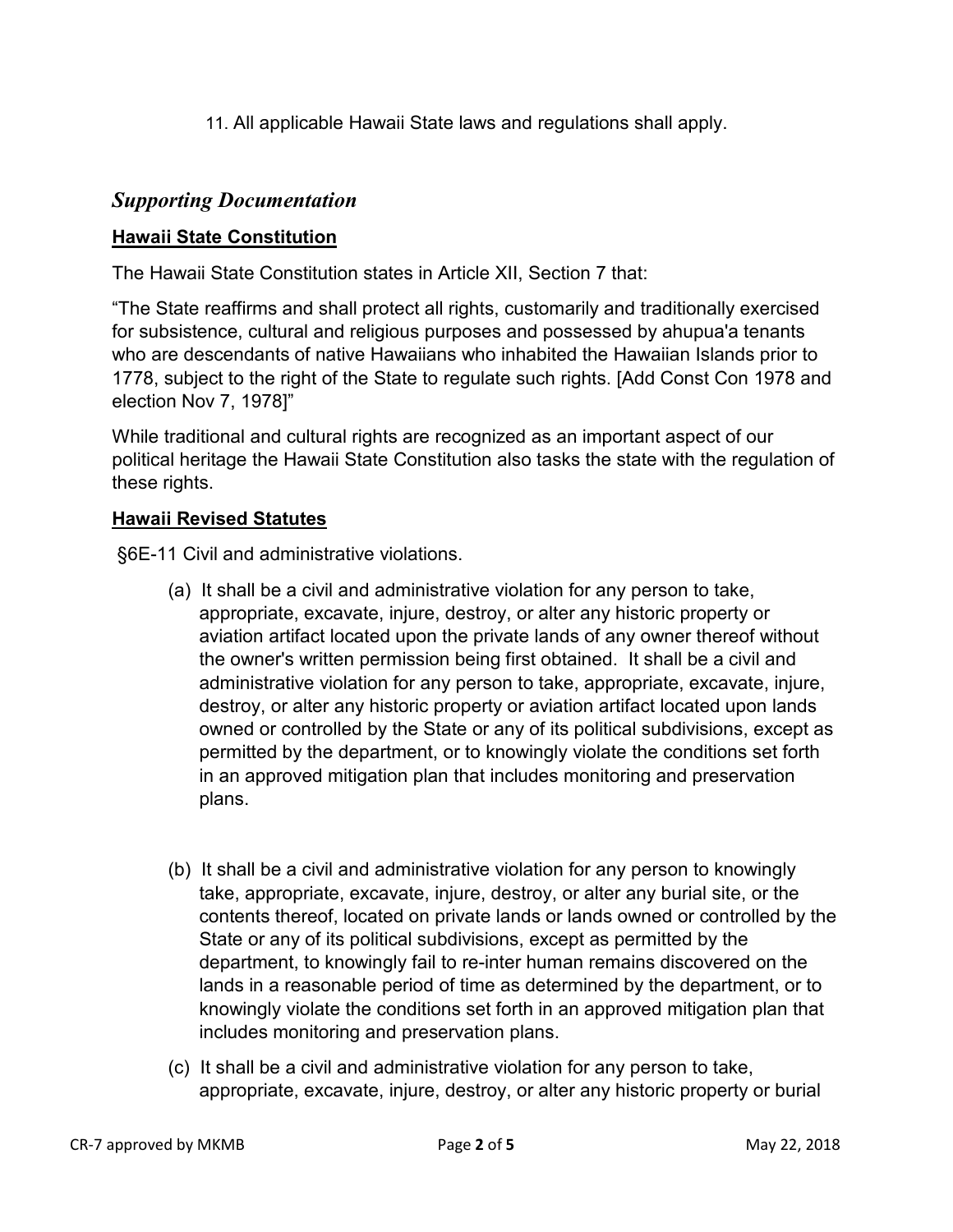site during the course of land development or land alteration activities to which section §6E-42 applies, without obtaining the required approval.

- (d) It shall be a civil and administrative violation for any person who inadvertently discovers a burial site to fail to stop work in the immediate area and report the discovery, as required by section §6E-43.6.
- (e) It shall be a civil and administrative violation for any person to knowingly glue together any human skeletal remains, label any human skeletal remains with any type of marking pen, or conduct any tests that destroy human skeletal remains, as defined in section §6E-2, except as permitted by the department.
- (f) Any person who violates this section shall be fined not more than \$10,000 for each separate violation. If the violator directly or indirectly has caused the loss of, or damage to, any historic property or burial site, the violator shall be fined an additional amount determined by the environmental court or an administrative adjudicative authority to be equivalent to the value of the lost or damaged historic property or burial site. Each day of continued violation of this provision shall constitute a distinct and separate violation for which the violator may be punished. Equipment used by a violator for the taking, propriation, excavation, injury, destruction, or alteration of any historic property or burial site, or for the transportation of the violator to or from the historic property or burial site, shall be subject to seizure and disposition by the State without compensation to its owner or owners.
- (g) Any person who knowingly violates this chapter with respect to burial sites shall also be prohibited from participating in the construction of any state or county funded project for ten years.
- (h) Nothing in this section shall apply to land altering activities relating to family burial plots under section 441-5.5.
- (i) The civil and administrative penalties imposed pursuant to this chapter shall be in addition to the criminal penalties provided by this chapter and any other penalties that may be imposed pursuant to law. [L 1976, c 104, pt of §2; gen ch 1985; am L 1990, c 306, §8; am L 1992, c 113, §3; am L 1996, c 97, §8; am L 2003, c 104, §3; am L 2005, c 128, §3; am L 2006, c 38, §1 and c 45, §2

### *Conservation District*

### 183C-2 Definitions

"Land use" means:

(1) The placement or erection of any solid material on land;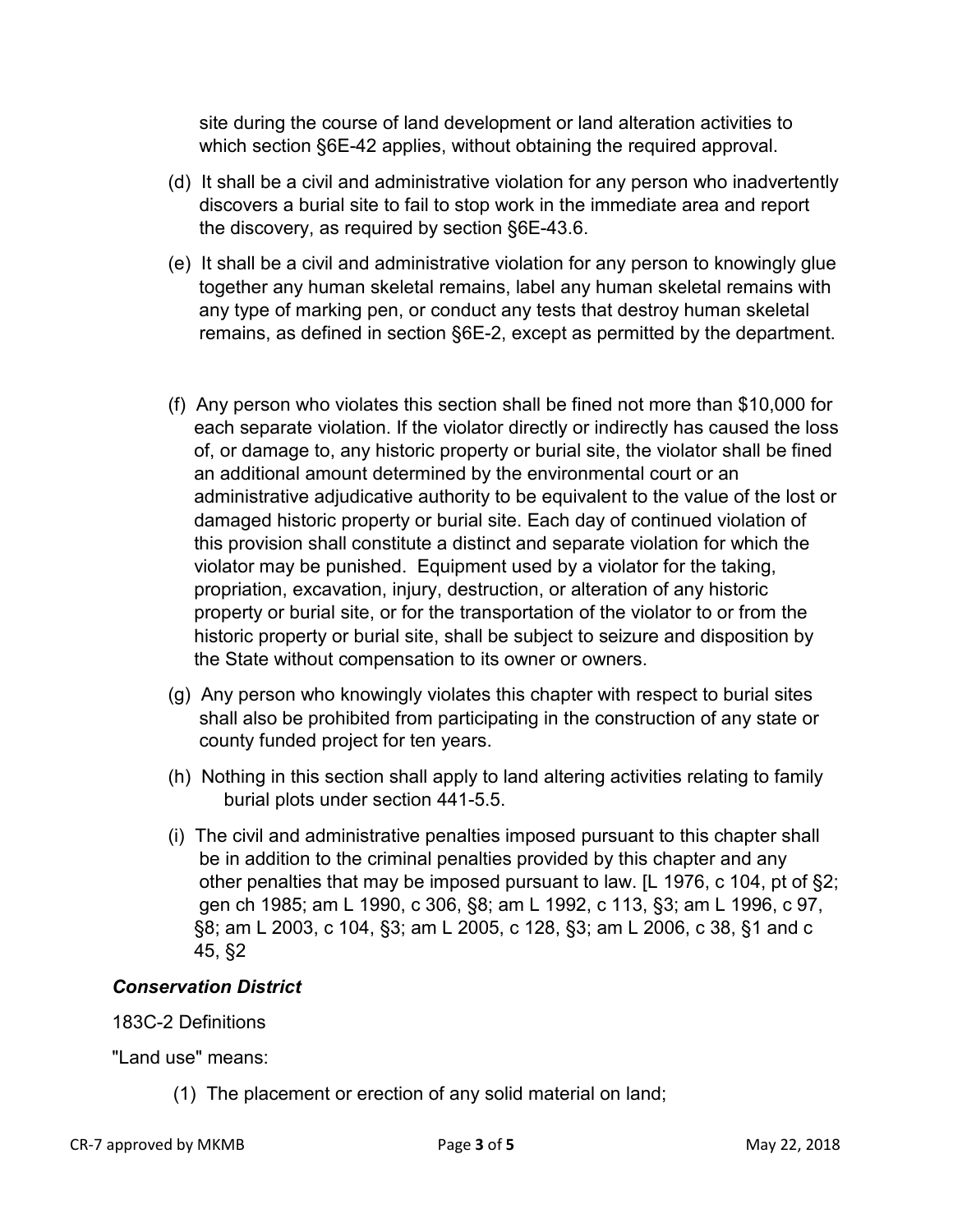- (2) The grading, removing, harvesting, dredging, mining, or extraction of any material or natural resource on land;
- (3) The subdivision of land; or
- (4) The construction, reconstruction, demolition, or alteration of any structure, building, or facility on land.

### **Department of Land and Natural Resources Administrative Rules**

#### *Natural Areas Reserve*

HAR 13‐209-4, prohibited activities within the Natural Area Reserve

The following activities are prohibited within a natural area reserve:

- (1) To remove, injure, or kill any form of plant or animal life, except game mammals and birds hunted according to department rules;
- (2) To introduce any form of plant or animal life, except dogs when permitted by hunting rules of the department and service animals accompanying their handlers;
- (3) To remove, damage, or disturb any geological or paleontological features or substances;
- (4) To remove, damage, or disturb any historic or prehistoric remains;
- (5) To remove, damage, or disturb any notice, marker, or structure;
- (6) To engage in any construction or improvement;

### *Forest Reserve*

HAR 13-104-4, preservation of public property and resources.

The following activities are prohibited within a forest reserve:

- (1) To remove, injure, or kill any form of plant or animal life, either in whole or in part, except as authorized by the Board or authorized representative or as provided by rules of the Board;
- (2) To remove, damage, or disturb any natural feature or resource (e.g. natural stream beds) except as authorized by the board or its authorized representative;
- (3) To remove, damage, or disturb any historic or prehistoric remains;
- (4) To remove, damage, or disturb any notice, marker, or structure;